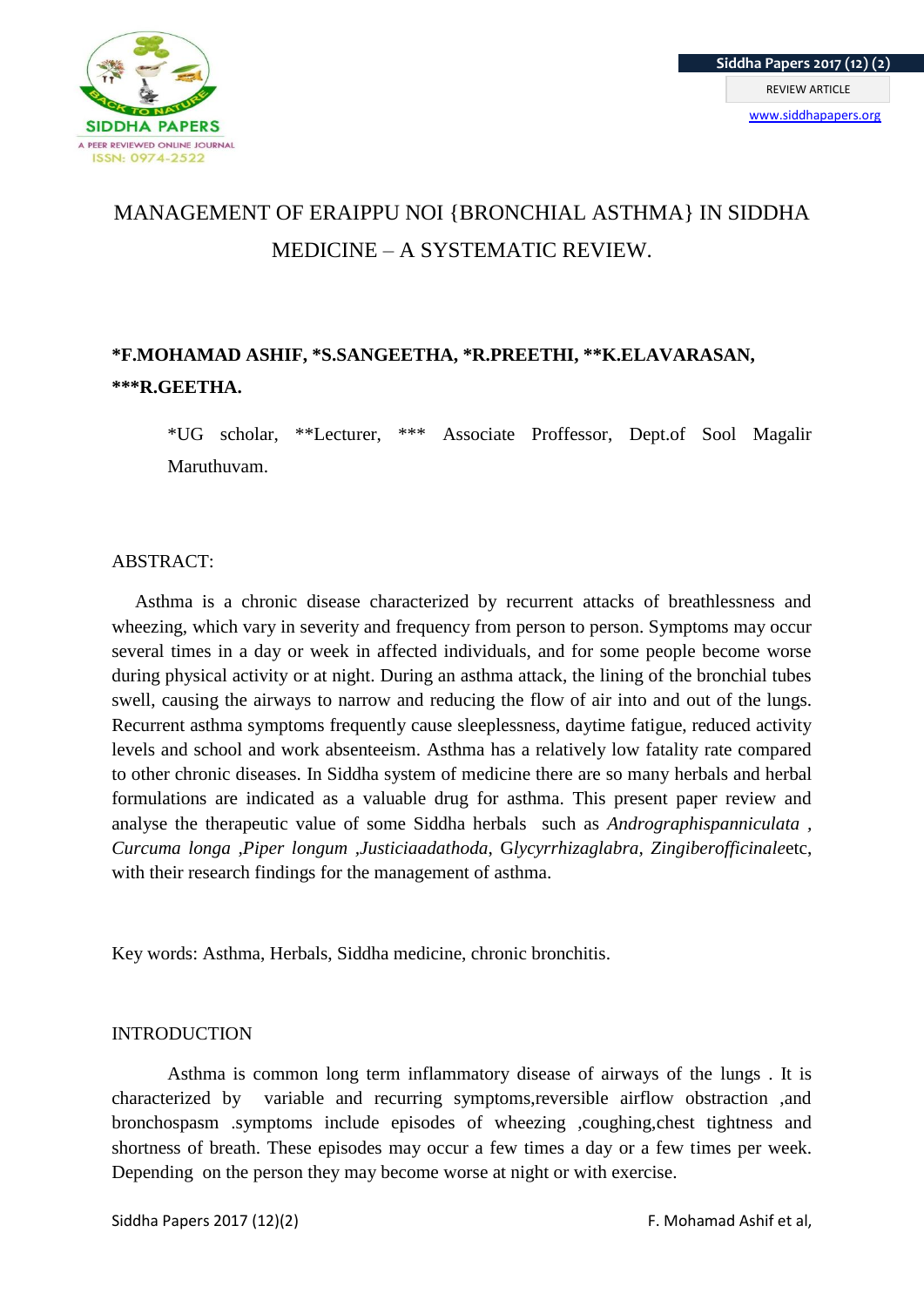Asthma is thought to be caused by a combination of genetic and environmental factors. Environmental factors include exposure to air pollution and allergens. Other potential triggers include medications such as aspirin and beta blockers. Diagnosis is usually based on the patens of symptoms, response to therapy overtime , and spirometry .

Symptoms may occur several times in a day or week in affected individuals, and for some people become worse during physical activity or at night.

# **Asthma attack**

During an asthma attack, the lining of the bronchial tubes swell, causing the airways to narrow and reducing the flow of air into and out of the lungs. Recurrent asthma symptoms frequently cause sleeplessness, daytime fatigue, reduced activity levels and school and work absenteeism. Asthma has a relatively low fatality rate compared to other chronic diseases.

# **Key facts**

- Asthma is a chronic disease of the bronchial, the air passages leading to and from the lungs.
- Some 235 million people currently suffer from asthma. It is the most common chronic disease among children.
- Most asthma-related deaths occur in low- and lower-middle income countries.
- The strongest risk factors for developing asthma are inhaled substances and particles that may provoke allergic reactions or irritate the airways.
- Chronic inflammatory disease of the airways and most common childhood chronic disease470,000 hospitalizations/yr
- Medication can control asthma. Avoiding asthma triggers can also reduce the severity of asthma.
- Appropriate management of asthma can enable people to enjoy a good quality of life.

# **The causes**

The fundamental causes of asthma are not completely understood. The strongest risk factors for developing asthma are a combination of genetic predisposition with environmental exposure to inhaled substances and particles that may provoke allergic reactions or irritate the airways, such as:

- indoor allergens (for example, house dust mites in bedding, carpets and stuffed furniture, pollution and pet dander)
- outdoor allergens (such as pollens and moulds)
- tobacco smoke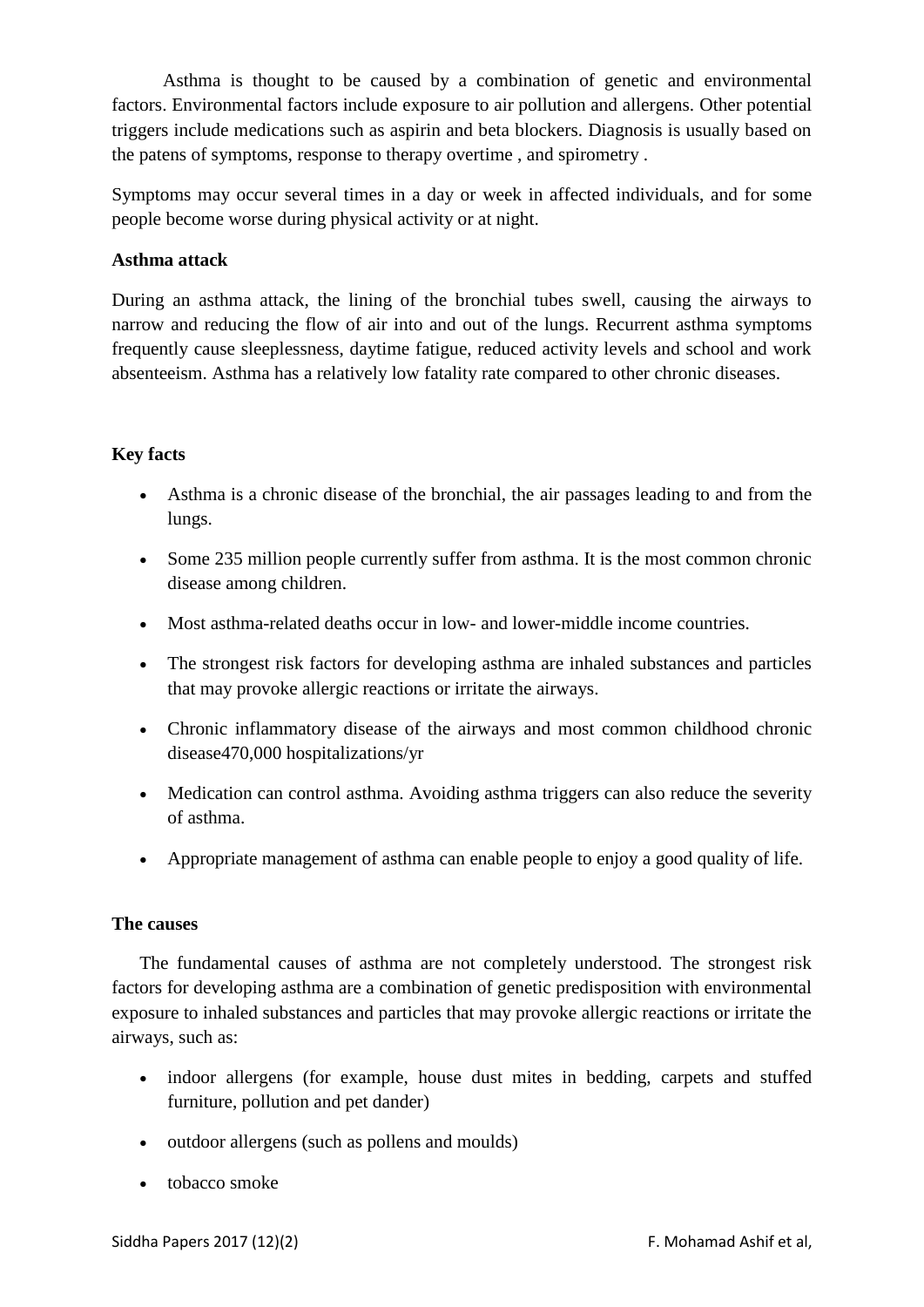- chemical irritants in the workplace
- Air pollution.

Other triggers can include cold air, extreme emotional arousal such as anger or fear, and physical exercise. Even certain medications can trigger asthma: aspirin and other non-steroid anti-inflammatory drugs, and beta-blockers (which are used to treat high blood pressure, heart conditions and migraine). Urbanization has been associated with an increase in asthma. But the exact nature of this relationship is unclear.

# **Reducing the asthma burden**

Although asthma cannot be cured, appropriate management can control the disease and enable people to enjoy a good quality of life. Short-term medications are used to relieve symptoms. People with persistent symptoms must take long-term medication daily to control the underlying inflammation and prevent symptoms and exacerbations.

Medication is not the only way to control asthma. It is also important to avoid asthma triggers - stimuli that irritate and inflame the airways. With medical support, each asthma patient must learn what triggers he or she should avoid.

Although asthma does not kill on the scale of chronic obstructive pulmonary disease (COPD) or other chronic diseases, failure to use appropriate medications or to adhere to treatment can lead to death.

# PHARMACOLOGICAL INTERVENTION OF HERBS AND ITS USE FOR ASTHMA

# MANAGEMENT

In Siddha literatures, there are so many herbals are indicated as a valuable drug against the symptoms of asthma. Here some herbals for managing asthma are going to discuss with their research findings.

# **1)** 1.*Justicia adathoda*

i) Vasicinone is an active principle has been isolated from adathodavasica possess

# **bronchodilator activity.**

ii) Some mucolytics such as benzylamines, bromhexine and ambroxol have been isolated from this plant are very effective in the management of asthma. This plant shows anti inflammatory, antispasmodic activity and it has some active principles such as phenols, tannins, alkaloids,anthraquinones,saponins,flavonoids,amino acids and reducing sugar.

Use:The dried leaves are used in smoking in the treatment of bronchial asthma.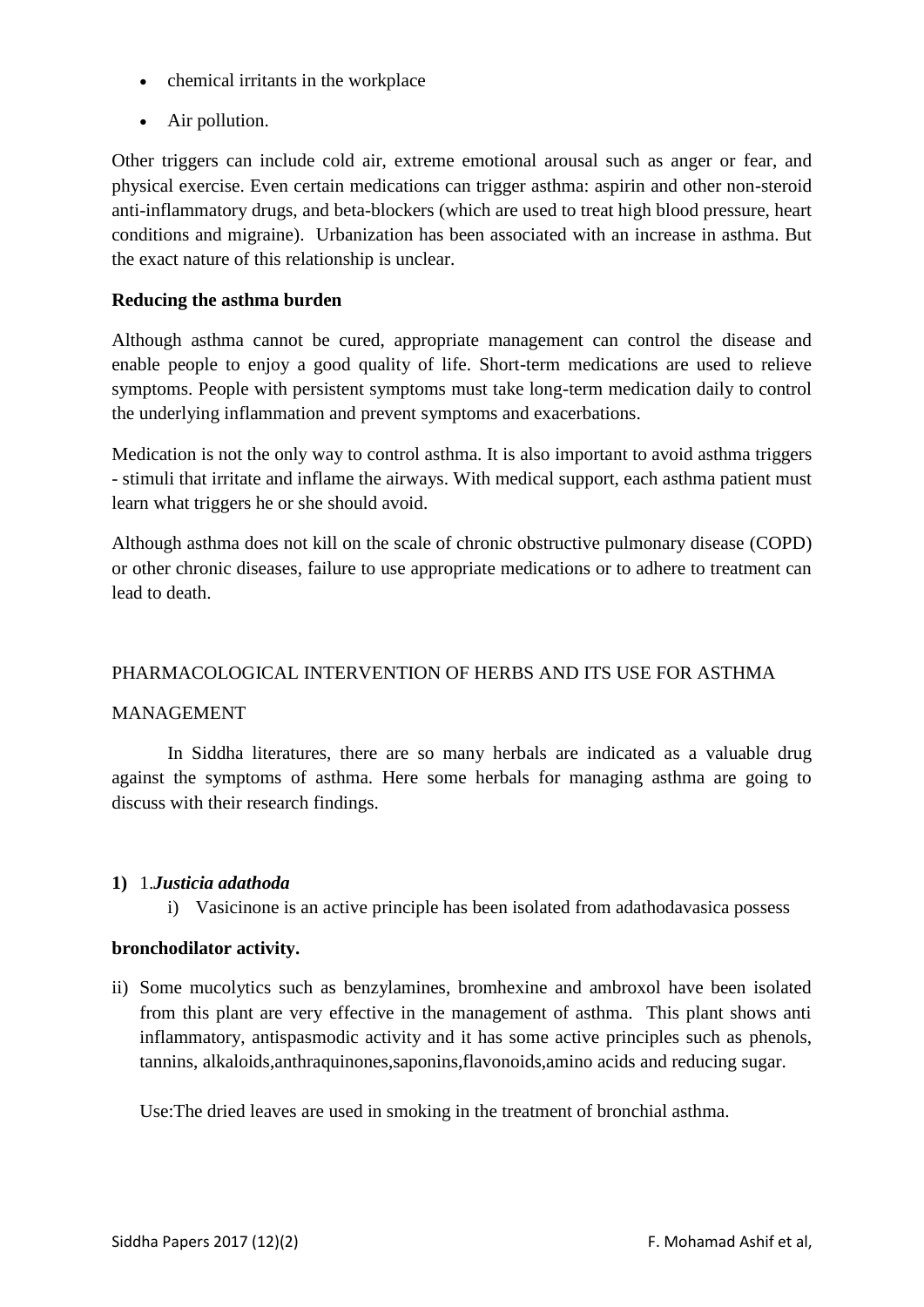# 2.*Glycyrrhiza glabra*:

This plant contains active principles such as a saponin named Glycyrrhizin is a mixture of potassium and calcium salts of 18 beta glycyrrhizic acid also known as glycyrrhizic or glycyrrhizinic acid and a glycoside of glycyrrhhetinic acid. This plants has some triterpenes called liquiritic acid, glycyrretol, glagrolide, isoglaborlide and liquorice acid. It also has some flavonoids and coumarins,phenols and sterols. *Glycyrrhiza* produce demulcent and expectorant effects by stimulating tracheal mucus secretions. Glycyrrhia compounds are very effective in reducing chemokine production. It also acts as a bronchodilator and plays an effective role in the management of asthma.

# 3.*Zingiberofficinale*:

Research studies found that through blockade of plasma membrane cachannels,ginger inhibits airway obstruction and associated ca 2 signalling in murine airway smooth muscle cells. Research evidence shows that rhizomes of *Zingiberofficinale*act as a bronchodilator.

Use:Fresh ginger juice with a cup of fenugreek and honey act as an expectorant in relieving asthma.

#### 4.*Taxusbuccata*:

Research evidence shows that the alcoholic extract of *Taxusbuccata* not only hasbronchodilatingactivity,by decreasing the infiltration of inflammatory cells in the airway and inhibiting the result of histamine it decreases bronchial hyperactivity. In Siddha literatures, this plant and the formulation of this plant acts as an expectorant and plays a significant role in the management of chronic obstructive pulmonary disease.

Use:The leaf powder of *Taxusbuccata* mixed with adathoda leaf extract and small quantity of honey helps in curing asthma.

# 5.*Andrographispanniculata*:

Andrographolide is an active principle has been isolated from this plant has been shown to activate the nuclear factor erythroid 2 related factors and promoted inductions of glutathione peroxidise (GPx) and glutathione reductase activities in lungs from cigarette smoke exposed mice. Research evidence shows that via agumentation of Nrf 2 activity I possess antioxidative properties against cigarette smoke induced lung injury. It shows some beneficials effects in treating the symptoms of asthma.

#### 6.*Curcuma longa*:

Based on research findings curcuma longa and its constituents possess bronchodilator activity. It is found that in NTHi( non-typeablehemophilusinfluenzae) induced mice circumin effectively suppresses asthma like airway inflammation through dietary administration.

Use:The combination of turmeric powder and honey is an effective method for the treatment of asthma.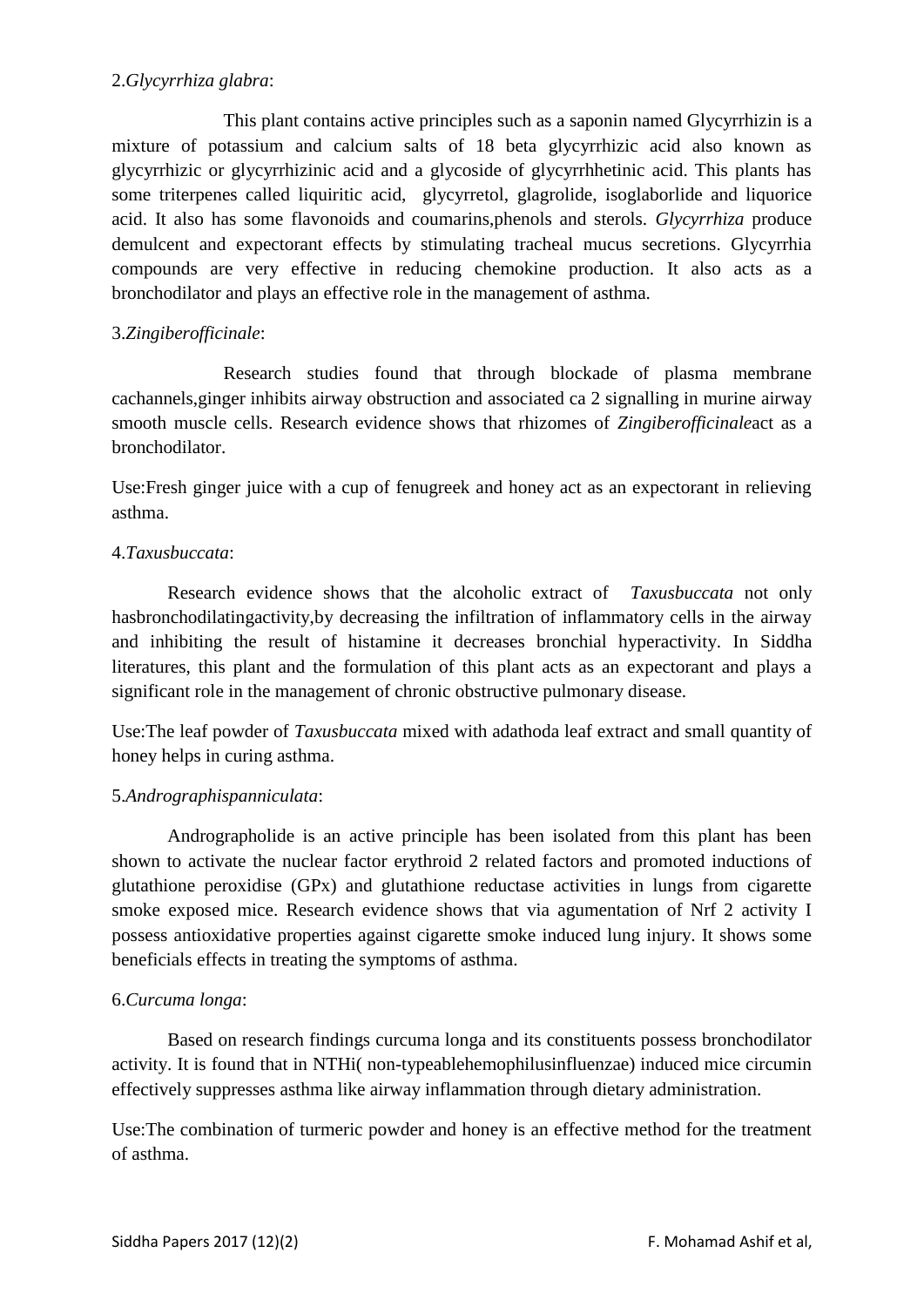#### 7.*Piperlongum*:

In Siddha literatures , this plant indicated as an expectorant. And also research findings shows that piperineis an active constituent from piper longum possess anti tussive and bronchodilator activity. On Endothelial cells piper longum and its analogues inhibit TNF alpha induced expression of ICAM-1.so, it shows anti inflammatory activity. This herb showing progress in the management of asthma exacerbations.

Use: The dried part of the plant is used for the treatment of asthma.

#### 8.*Pipernigrum*:

On rat models the milk extract of *Piper nigrum* was found effective in passive cutaneous anaphylaxis. Methanolic extract of this plant shows an in vitro inhibitory effect on compound 48/80-inducedhistamine release from rat peritoneal mast cells. In Siddha texts this herb indicated as a best remedy for asthma. It possess bronchodilator activity.

Use:The powder of black pepper mixed with turmeric powder and small quantity of ghee helps for the removal of asthma.

#### 9.*Boerhaeviadiffusa*:

The flavonoids isolated from *Boerhaeviadiffusa* immune suppressive property which are associated with asthma. In Siddha texts this plant is indicated as an effective drug for kapha related diseases.

Use: The aqueous extract of the root is used for thetreatment of asthma.

#### 10.*Ocimumgrasstimum*:

In airway epithelial cell BEAS-2B the aqueous extract of *Ocimumgrasstimum* inhibits lipopolysaccharide induced interleukin-6 and interleukin-8 expression. This plant shows an effect in asthma management.And also some herbals such as *Albiziaodoratissima, Elaeocarpussphaericus,Terminaliabellerica,Anisochiluscarnosus ,Leucasaspera, Allium cepa,Tylophoraindica ,Nyctanthes arbour tristis, Solanumtrilobatum, Solanumxanthocarpum, Mukiamaderaspatana, Borassusflabellifer,Calotropisgigantea, Crocus sativus* are indicated as an effective in the management of kapha diseases. These plants and their acive constituents shows effectiveness in the management of asthma.

Use:The aqueous extract of the leaf has an anti-asthmatic effect

#### TREATMENT:

 In siddha system, purgatives should be given before starting the treatment. [sanjeevi tablet (1 or 2) is also given with the Daemiaextensa juice (4 or 5) drops for purgation.].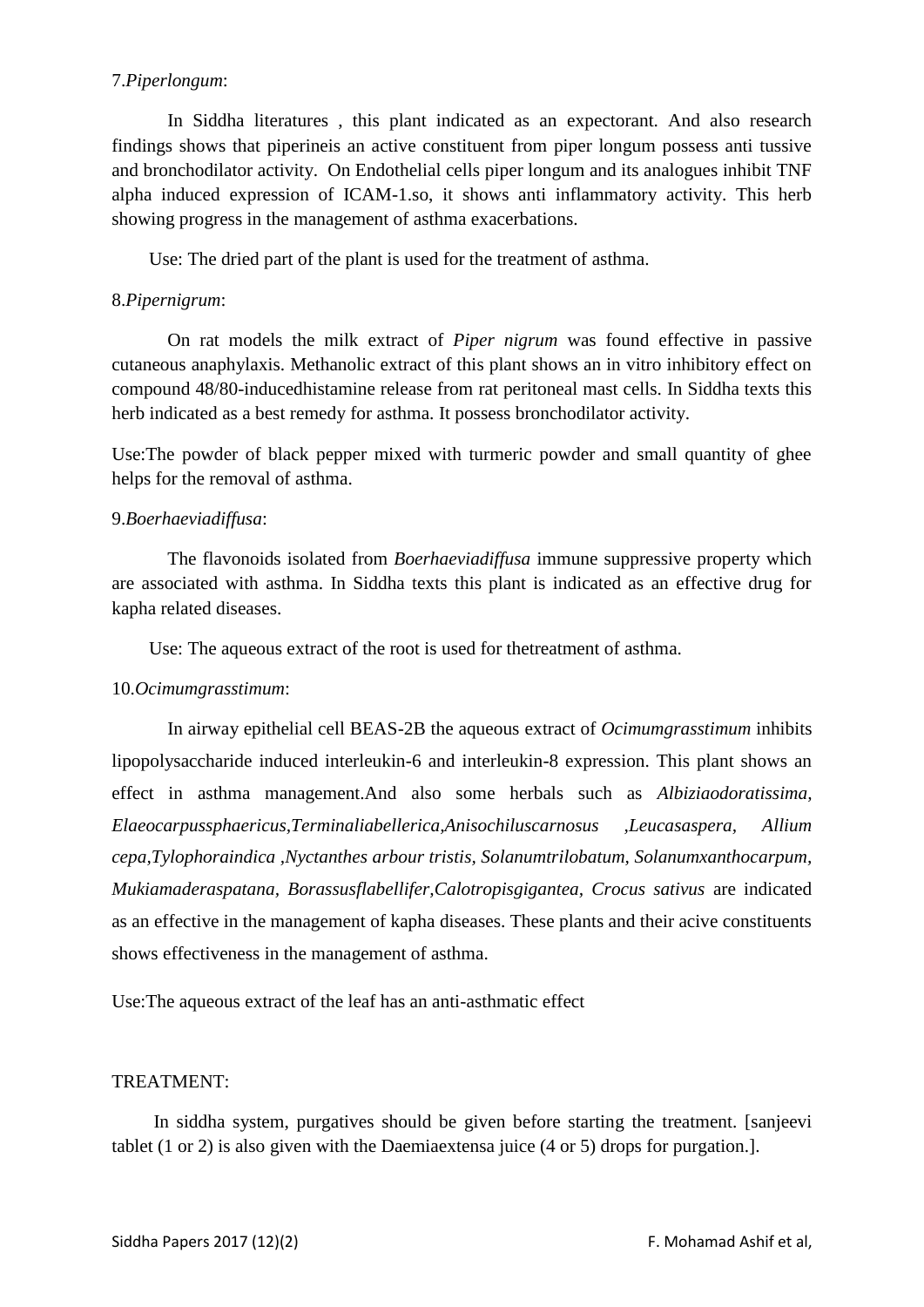| SL.NO            |                                   | <b>MAJOR INGREDIENTS</b>                                                                                                                |                                                    |
|------------------|-----------------------------------|-----------------------------------------------------------------------------------------------------------------------------------------|----------------------------------------------------|
|                  | <b>FORMULATION</b>                |                                                                                                                                         | <b>INDICATIONS</b>                                 |
| 1.               | Thalisathichooranam               | Thalisam, thirikadugu, thiripala,<br>Saathipathiri, lavangapathiri, elam<br>Athimadhuram, perungayam, sirunagapu<br>Vaivilangam, kottam | Hoarseness of<br>voice, coryza                     |
| 2.               | Thirikadugu                       | Sukku, milagu, thippili                                                                                                                 | Cold,<br>cough, dyspnea                            |
| 3.               | Korosanaimathirai                 | Korosanam, kungumapu, pachaikarpuram,<br>Sathikkai, elam, koshtam, akkiragaram,<br>Karpooram, rasachendooram, appiraga<br>Parpam.       | Breathlessness,                                    |
| $\overline{4}$ . | Suwasakudorimathirai              | Vellerukkampoo,milagu.                                                                                                                  | Dyspnea, cold                                      |
| 5.               | Aadathodaimanappagu               | Aadathodaiilai.                                                                                                                         | Reduces phlegm                                     |
| 6.               | <b>Thudhuveelainei</b>            | Thudhuvalai, mulli, kandangathiri,<br>Kanchori, adathodai, thirikadugu,<br>Thirpala, kirambu, seeragam, thalisam.                       | Chronic Cough,                                     |
| 7.               | Pavalaparpam<br>Thipillirasayanam | Pavalam, karumburasam.                                                                                                                  | Wheezing, reduce<br>excessive sputum<br>production |
| 8.               | Gowrichindhamani                  | Rasam, kanthagam, porigaram,<br>Thirikadugu.                                                                                            | Wheezing, dyspnea                                  |
| 9.               | Kasthurikaruppu                   | Kasthuri, Pachaikarpooram, kungumapu,<br>Korosanam, lingam, pooram, kandhagam,<br>Thalagam, manoseelai, rasam, thippili                 | Cold, cough,<br>wheezing                           |
| 10.              | Purnachanthrodhayam               | Rasam, kanthagam, thangarekku.                                                                                                          | Chronic cough,<br>Wheeze                           |

#### CONCLUSION:

The present scenario of the world in which many non communicable diseases play a threatful role in affecting the quality of life.Though many currently available drugs for the management of asthma, there is a need of drug for asthma with lesser adverse effects. This research results in the discovery of many medicines which were used traditionally. Among the above listed Siddha herbals and Siddha herbo mineral formulations provide the right path for the management of the disease. Many scientific researches and pharmacological studies related with the above preparations support in the treatment of asthma. This article might be helpful in evaluating the mode of herbals and herbo-mineral formulations indicated in Siddha system of medicine for the management of asthma.